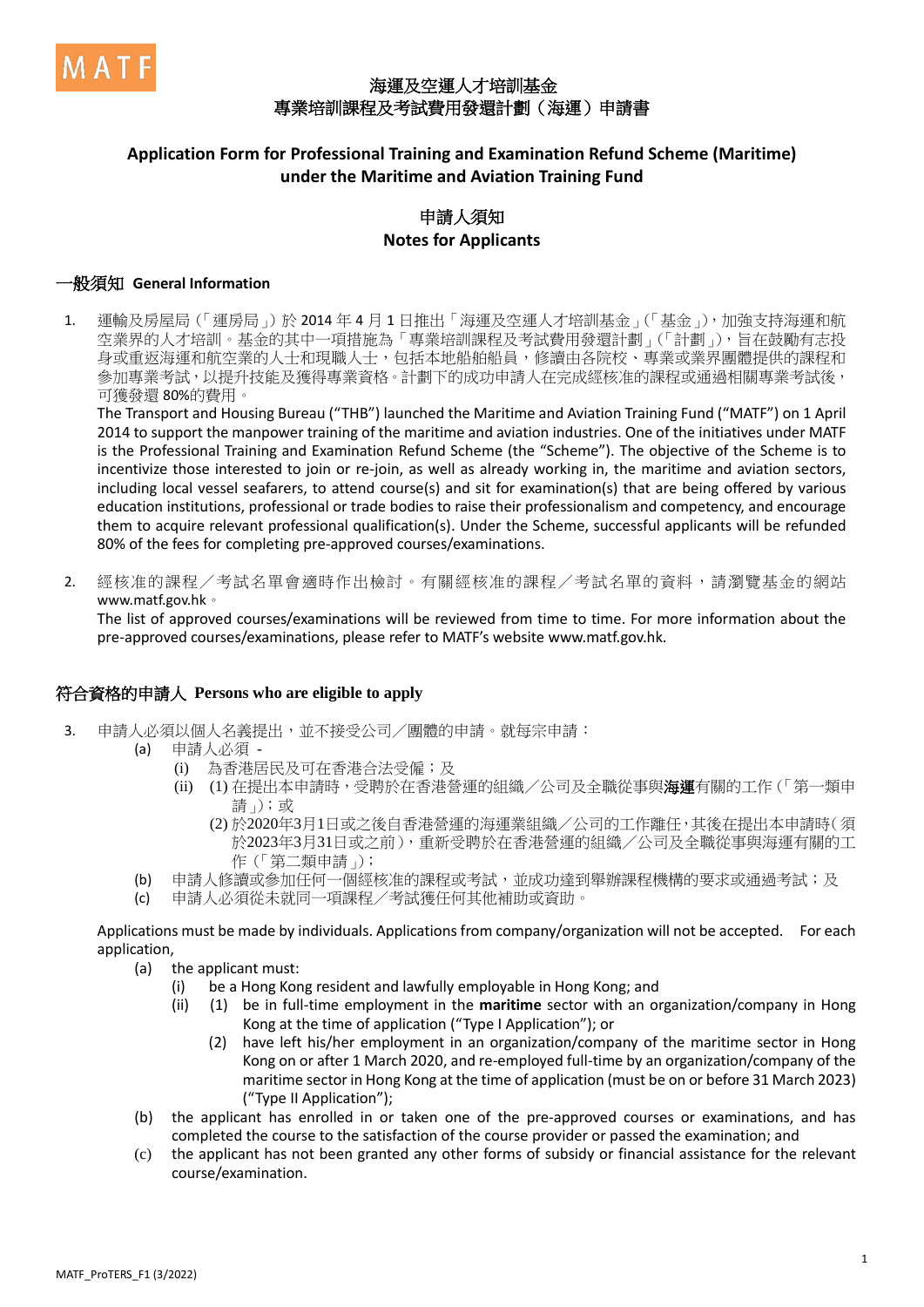#### 形式及金額 **Format and level of support**

4. 每名成功申請人可獲發還有關經核准課程/考試費用的80%,上限為30,000港元。申請人只可獲發還已支付的經 核准課程/考試的學費及考試費,任何其他費用,如註冊費、行政費、逾期罰款及更改課程的費用等,均不會獲 發還。

Each successful applicant will be refunded 80% of their fees, subject to a maximum of HK\$30,000, for the preapproved course/examination. Only the fees for enrolling in the pre-approved course(s) or taking pre-approved examination(s) can be refunded. Any other charges, such as registration fees, administration fees, late charges and change of course fee charges are not eligible for refund.

- 5. 每名人士可就多於一項課程/考試申請發還費用,計劃下每人上限為30,000港元。 Each individual may apply for fee refund for more than one pre-approved course/examination, up to a ceiling of \$30,000 per person under the Scheme.
- 6. 費用會按先到先得方式發還,直至計劃已沒有可供運用的款項。 Refunds will be granted on a first-come-first-served basis, until funding for the Scheme has been expended.

#### 款項發放安排 **Payment method**

7. 發還的款項會直接存入成功申請人指定接收款項的銀行帳戶。 Payment will be made to the successful applicant by direct credit to the bank account nominated by the applicant.

#### 申請手續 **Procedures for application**

8. 就第一類申請,申請人必須於完成課程/通過考試後**4**個月內提出申請。就第二類申請,申請人必須於2020年3月 1日至2023年3月31日期間完成課程/通過考試,並於2023年3月31日或之前提出申請(請參看第3段)。填妥的申 請書須**郵寄**至香港添美道2號政府總部東翼20樓運輸及房屋局海運及空運人才培訓基金。郵資不足的信件將不獲 接收。逾時的申請將不獲受理。

For Type I Application, applicants must complete and submit the application form **within four months** after completing the course / passing the examination, whichever is applicable. For Type II Application, applicants must complete the course / pass the examination during the period from 1 March 2020 to 31 March 2023 and submit the application form on or before 31 March 2023 (Please see paragraph 3). All application forms must be submitted **by post** to the Maritime and Aviation Training Fund, Transport and Housing Bureau at 20/F, East Wing, Central Government Offices, 2 Tim Mei Avenue, Hong Kong. Mail items bearing insufficient postage will be rejected. Late applications will not be accepted.

- 9. 運房局會於收到申請書後兩星期內將認收回條寄回給申請者。如申請者在兩星期內仍未收到回條,請發電郵至 matf@thb.gov.hk 或致電基金熱線 3509 7261 查詢。 Acknowledgement of receipt will be sent to an applicant within two weeks upon receipt of the application. If the acknowledgement is not received within two weeks, an applicant should send an email to matf@thb.gov.hk or call the MATF hotline at 3509 7261 for enquiries.
- 10. 申請人可用一張申請書提出一項或以上的課程/考試費用的申請。 Applicants may complete one application form for one or more course(s) / examination(s) for refund.
- 11. 申請人必須填妥申請書上的A至F部,並在申請書上簽署。未滿18歲的申請人的父母或監護人亦需於申請書上簽署。 申請人如未能提供全部所需的資料,申請將不獲受理。 Applicants should complete all parts of the application form (Sections A-F), and sign the application form as required. For applicants aged under 18, signature of their parent or guardian is required. Incomplete application forms will not be processed.
- 12. 申請人於遞交申請書時,應夾附下列文件的副本:
	- (a) 申請人的香港身份證(請參看第14段);
	- (b) 由舉辦課程/考試機構發出,證明申請人已達到課程要求或通過考試的文件(如證書、成績單或信件);
	- (c) 由舉辦課程/考試機構發出的學費/考試費的收據(收據上必須顯示申請人的姓名);
	- (d) 證明供發還款項的帳戶的銀行名稱,帳戶持有人的姓名及帳戶號碼的文件,例如存摺首頁/月結單首 頁/提款卡(帳戶持有人的姓名必須與申請人的香港身份證上的姓名相同);
	- (e) 由在香港營運的海運業組織/公司發出的申請人任職證明文件(在申請日前一個月內發出的有效文件 也可接受);及
	- (f) 申請人於2020年3月1日或之後自香港營運的海運業組織/公司工作離任的證明文件(適用於第二類申 請)。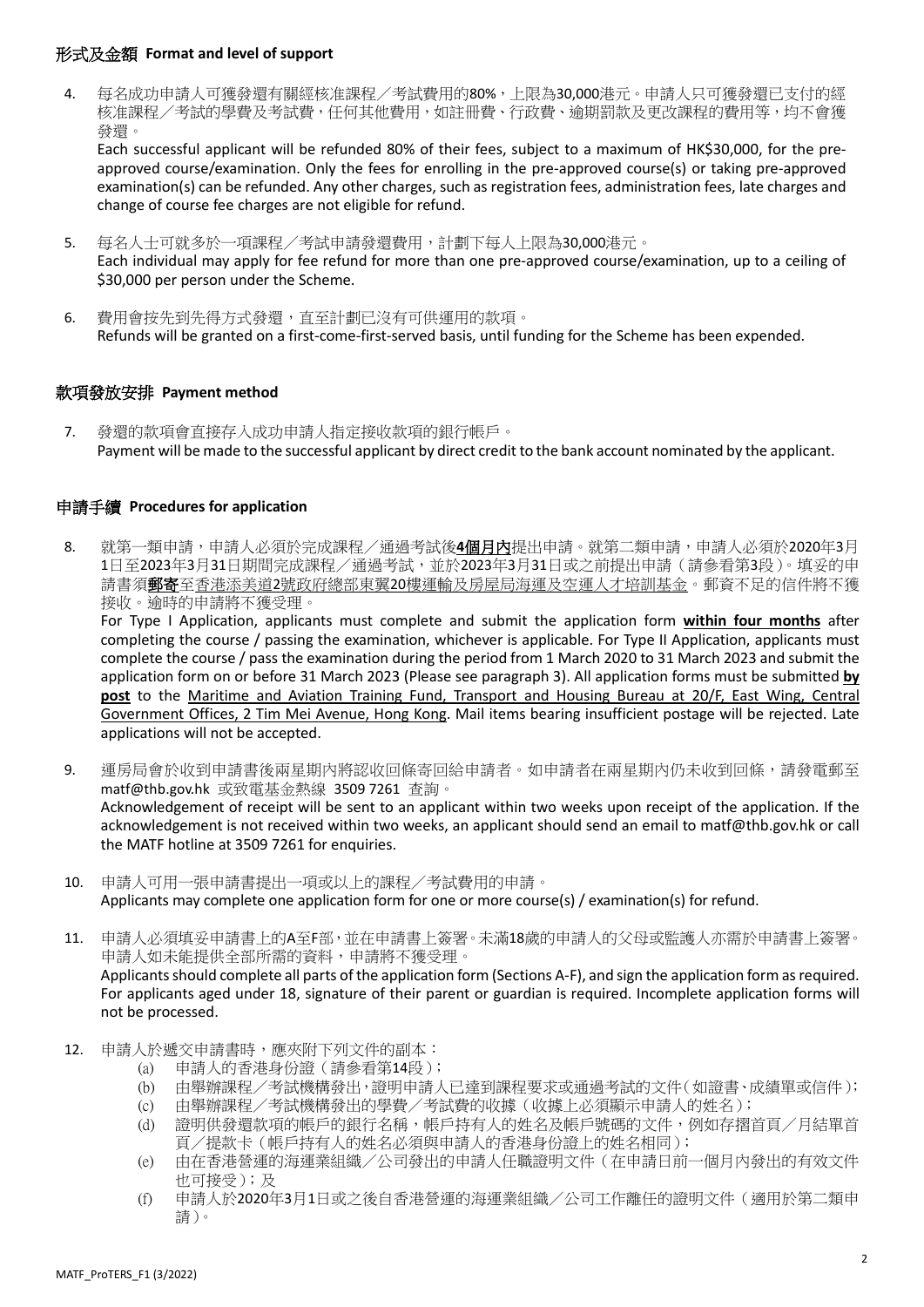In submitting the application form, the applicant should attach a copy of each of the following -

- (a) the applicant's Hong Kong Identity Card (Please see paragraph 14);
- (b) documentary proof (e.g. certificate, transcript, letter) issued by the course/examination provider certifying that the applicant has completed the course to the satisfaction of the provider or passed the relevant examination;
- (c) the receipt of course/examination fee payment (with name of applicant shown) issued by the course/examination provider;
- (d) document issued by the bank showing the number and name of holder of the bank account to which the refund will be credited to, such as the front page of bank passbook/statement of bank account/automatic teller machine card (name of the account holder must be the same as that in the applicant's Hong Kong Identity Card);
- (e) document to certify the applicant's employment issued by an organization/company of the maritime sector in Hong Kong (valid document issued within the last month from the application date would also be accepted); and
- (f) document to certify the applicant has left his/her employment in an organization/company of the maritime sector in Hong Kong on or after 1 March 2020 (applicable to Type II Application).
- 13. 在有需要時,運房局會要求申請人就所提交的資料作出解釋或提供補充資料,以便進一步處理有關申請。 Applicants may be required to verify the information submitted and to provide additional information necessary for processing the applications further.
- 14. 所有已遞交的申請書及證明文件副本概不退還。申請人應<u>自**備副本**,以作參考。申請人可選擇於辦公時間內親</u>身 到香港添美道 2 號政府總部東翼 20 樓運輸及房屋局海運及空運人才培訓基金,提供其香港身份證正本供職員核 實有關資料,代替提交香港身份證副本。

All documents submitted for the application (including the application form and the supporting documents) will not be returned. Applicants are advised to **retain copies** for their own reference. Applicants may choose to visit the Maritime and Aviation Training Fund, Transport and Housing Bureau at 20/F, East Wing, Central Government Offices, 2 Tim Mei Avenue, Hong Kong, in person during normal office hours and produce their Hong Kong Identity Cards for checking, in lieu of submission of a copy of the Hong Kong Identity Card.

#### 個人資料收集 **Personal Data Collection**

- 15. 申請人有責任詳盡及真確地填妥申請書及提交所需文件。運房局會根據個人資料私隱專員所發出的《身份證號 碼及其他身份代號實務守則》,要求申請人提供其香港身份證副本。如申請人未能遵照上述要求,運房局可能無 法處理其申請。對於申請書上填報的個人資料,運房局將作下列用途︰(a) 關乎處理和覆查就海運及空運人才培 訓基金而提出的各種活動申請;(b)關乎追討付款(如有的話)的各種活動;及(c)統計與研究用途。 Applicants are responsible for completing the application form fully and truthfully and providing all necessary documentary proof. In accordance with the Code of Practice on the Identity Card Number and Other Personal Identifiers issued by the Privacy Commissioner for Personal Data, applicants are requested to furnish a copy of their Hong Kong Identity Card. If an applicant fails to comply with these requirements, THB may not be able to process his/her application. THB will use the personal data provided in the applications for the purposes of (a) activities relating to the processing and counter-checking of an application under the MATF; (b) activities relating to the recovery of payments, if any; and (c) statistics and research.
- 16. 申請書上填報的個人資料以及其他補充資料,可為上文第15段所述的目的,或在法律授權及/或規定作出披露 的情況下,向特區政府的決策局/部門/組織,舉辦課程/考試機構以及僱主披露。 The personal data and other supplementary information that are provided in the application may be disclosed to Government policy bureaux/departments/organizations, course providers/examination authorities and employer for the purposes mentioned in paragraph 15 above or where such disclosure is authorized and/or required by law.
- 17. 如有需要,運房局會為上文第15段所述的目的,聯絡舉辦課程/考試機構、僱主、特區政府的決策局/部門/ 組織,以核實申請書上的資料。 If necessary, THB will contact the course providers/examination authorities, employer, other government policy bureaux/departments/organizations to verify the data provided in the application with those held by them for the purposes mentioned in paragraph 15 above.
- 18. 根據《個人資料(私隱)條例》(第486章)第18及22條以及附表1第6原則,申請人有權要求查閱和改正申請書 上的個人資料。

In accordance with sections 18 and 22 and Principle 6 of Schedule 1 of the Personal Data (Privacy) Ordinance (Chapter 486 of the Laws of Hong Kong), applicants have the right to request access to and correction of the personal data supplied in their applications.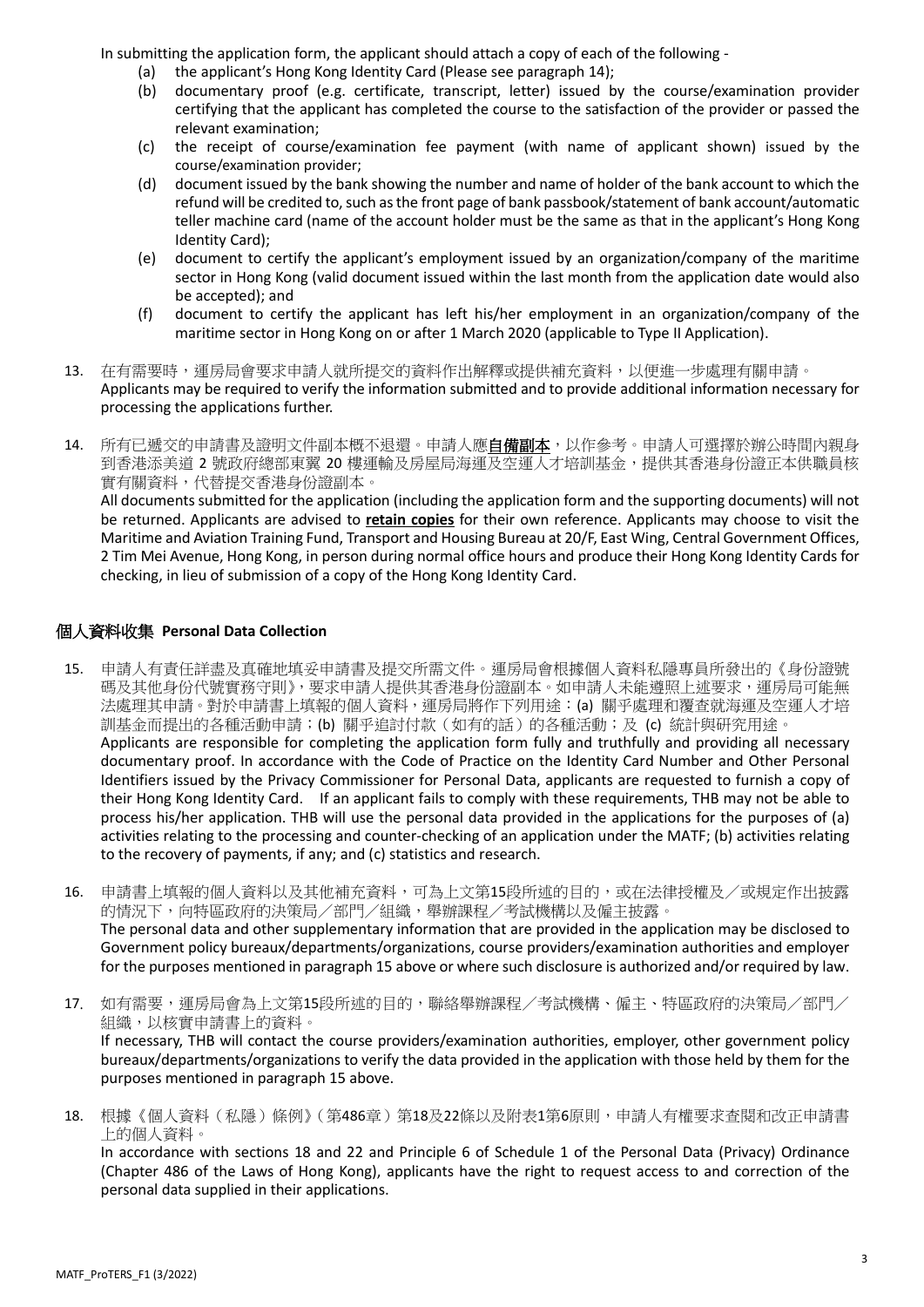19. 申請人如欲查詢所提供的個人資料或要求更正有關資料,請以書面方式向運房局提出,地址如下: 香港添美道2號 政府總部東翼20樓 運輸及房屋局 海運及空運人才培訓基金

Enquiries concerning the personal data provided in the applications and requests for the correction of such data should be made in writing to THB. The address is – Maritime and Aviation Training Fund Transport and Housing Bureau 20/F, East Wing, Central Government Offices 2 Tim Mei Avenue, Hong Kong

#### 查詢 **Enquiries**

20. 如有任何查詢,請發電郵至 [matf@thb.gov.hk](mailto:matf@thb.gov.hk) 或致電基金熱線 3509 7261。 For enquiries, please send email t[o matf@thb.gov.hk](mailto:matf@thb.gov.hk) or call the MATF hotline at 3509 7261.

#### 其他 **Others**

21. 本《申請人須知》及申請書的中文文本和英文文本如有抵觸或歧異之處,概以英文文本為準。 In the event of any conflict or discrepancy arising from the Chinese and English versions of this "Notes for Applicants" and the application form, the English version shall prevail.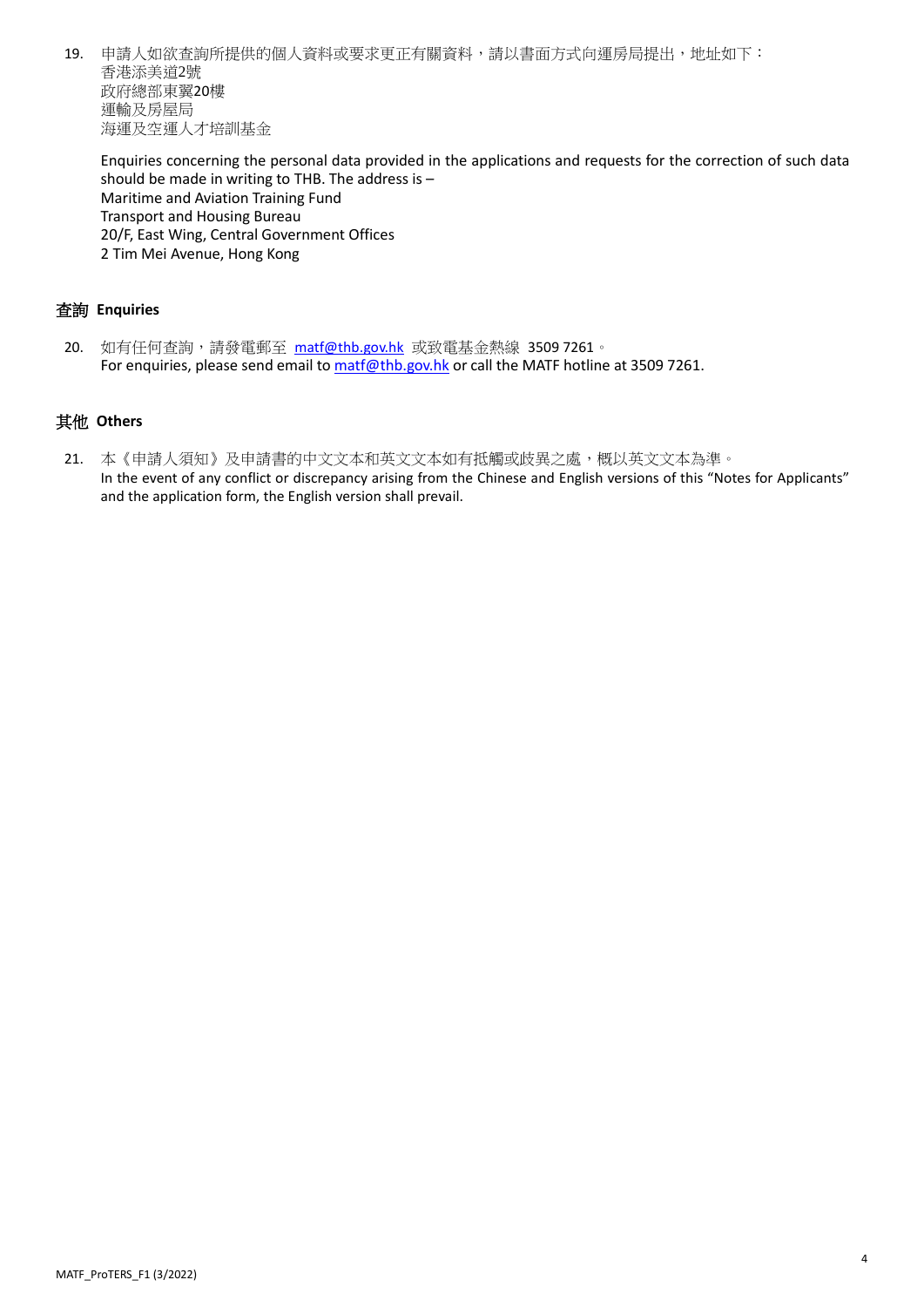

## 海運及空運人才培訓基金 專業培訓課程及考試費用發還計劃(海運) 申請書

#### **Maritime and Aviation Training Fund Professional Training and Examination Refund Scheme (Maritime) Application Form** 。<br>中華館頭

|                                                  |                                                                                     |  |  |  |  |  |  |              |                        |                 |                        |                                                       |        | 中萌編號                                          | Application No.         |                                      |               |
|--------------------------------------------------|-------------------------------------------------------------------------------------|--|--|--|--|--|--|--------------|------------------------|-----------------|------------------------|-------------------------------------------------------|--------|-----------------------------------------------|-------------------------|--------------------------------------|---------------|
|                                                  |                                                                                     |  |  |  |  |  |  |              |                        |                 |                        |                                                       |        |                                               |                         | (只供辦事處填寫 Office use only)            |               |
| A 部 Section A                                    | 個人資料 Personal Particulars                                                           |  |  |  |  |  |  |              |                        |                 |                        |                                                       |        |                                               |                         |                                      |               |
| 英文姓名<br>Name in English                          | 姓氏 Surname                                                                          |  |  |  |  |  |  |              |                        | 名字 Given names  |                        |                                                       |        |                                               |                         |                                      |               |
| 中文姓名<br>Name in Chinese                          |                                                                                     |  |  |  |  |  |  |              |                        |                 |                        |                                                       |        |                                               |                         |                                      |               |
| 香港身份證號碼<br>Hong Kong Identity Card Number        |                                                                                     |  |  |  |  |  |  |              |                        |                 |                        |                                                       |        |                                               |                         |                                      |               |
| 通訊地址<br>Correspondence<br>Address                |                                                                                     |  |  |  |  |  |  |              |                        |                 |                        |                                                       |        |                                               |                         |                                      |               |
|                                                  |                                                                                     |  |  |  |  |  |  |              |                        | 電郵地址            |                        |                                                       |        |                                               |                         |                                      |               |
| 聯絡電話<br>Contact Telephone Number                 |                                                                                     |  |  |  |  |  |  |              |                        |                 | E-mail Address         |                                                       |        |                                               |                         |                                      |               |
| 接收發還費用的<br>銀行帳戶                                  |                                                                                     |  |  |  |  |  |  |              |                        |                 |                        |                                                       |        |                                               |                         |                                      |               |
| <b>Bank Account for</b><br>refund to be credited |                                                                                     |  |  |  |  |  |  |              |                        |                 |                        |                                                       |        |                                               |                         |                                      |               |
| 公司名稱<br><b>Company Name</b>                      |                                                                                     |  |  |  |  |  |  |              |                        |                 |                        | 辦公室電話                                                 |        |                                               | Office Telephone Number |                                      |               |
| 辦公室地址<br><b>Office Address</b>                   |                                                                                     |  |  |  |  |  |  |              |                        |                 |                        |                                                       |        |                                               |                         |                                      |               |
| 現時職位<br><b>Current Position</b>                  |                                                                                     |  |  |  |  |  |  |              |                        |                 |                        | 現時職位任職年數<br>Year(s) of service in<br>current position |        |                                               |                         | 年<br>Year(s)                         | 月<br>Month(s) |
| 工作性質#<br>Job Nature#                             | 船員 (甲板) (本地/内河/遠洋*)<br>Seafarers (Deck) (Local / River Trade /<br>Ocean-going*)     |  |  |  |  |  |  | $\Box$       |                        | Operation       | 船舶管理/運作                | Ship Management /                                     |        |                                               |                         | 船舶經紀/租賃<br>Ship Broking / Chartering |               |
|                                                  | 船員 (輪機) (本地/內河/遠洋*)<br>Seafarers (Engineer) (Local / River Trade /<br>Ocean-going*) |  |  |  |  |  |  | $\mathsf{L}$ | 船舶檢驗<br>Ship Surveying |                 |                        |                                                       | $\Box$ | 貨櫃碼頭運作<br><b>Container Terminal Operation</b> |                         |                                      |               |
|                                                  | 海事保險<br>Marine Insurance                                                            |  |  |  |  |  |  | $\Box$       | 船舶融資<br>Ship Finance   |                 |                        |                                                       | $\Box$ | 海事法/仲裁<br>Maritime Law / Arbitration          |                         |                                      |               |
|                                                  | 船隻維修<br><b>Ship Repairing</b>                                                       |  |  |  |  |  |  | $\mathsf{L}$ |                        | 船務代理            | <b>Shipping Agency</b> |                                                       |        |                                               |                         | 公共服務<br><b>Public Services</b>       |               |
|                                                  | 和海運有關的教育工作<br>Maritime-related Education                                            |  |  |  |  |  |  | П            |                        | 漁民<br>Fishermen |                        |                                                       |        |                                               |                         |                                      |               |
|                                                  | 其他 (請註明)<br>Others (Please specify)                                                 |  |  |  |  |  |  |              |                        |                 |                        |                                                       |        |                                               |                         |                                      |               |

# 請在適當方格內加上"√"號。Please insert a "√" in the appropriate box.

請刪去不適用者。Please delete as appropriate.

 $\overline{\phantom{a}}$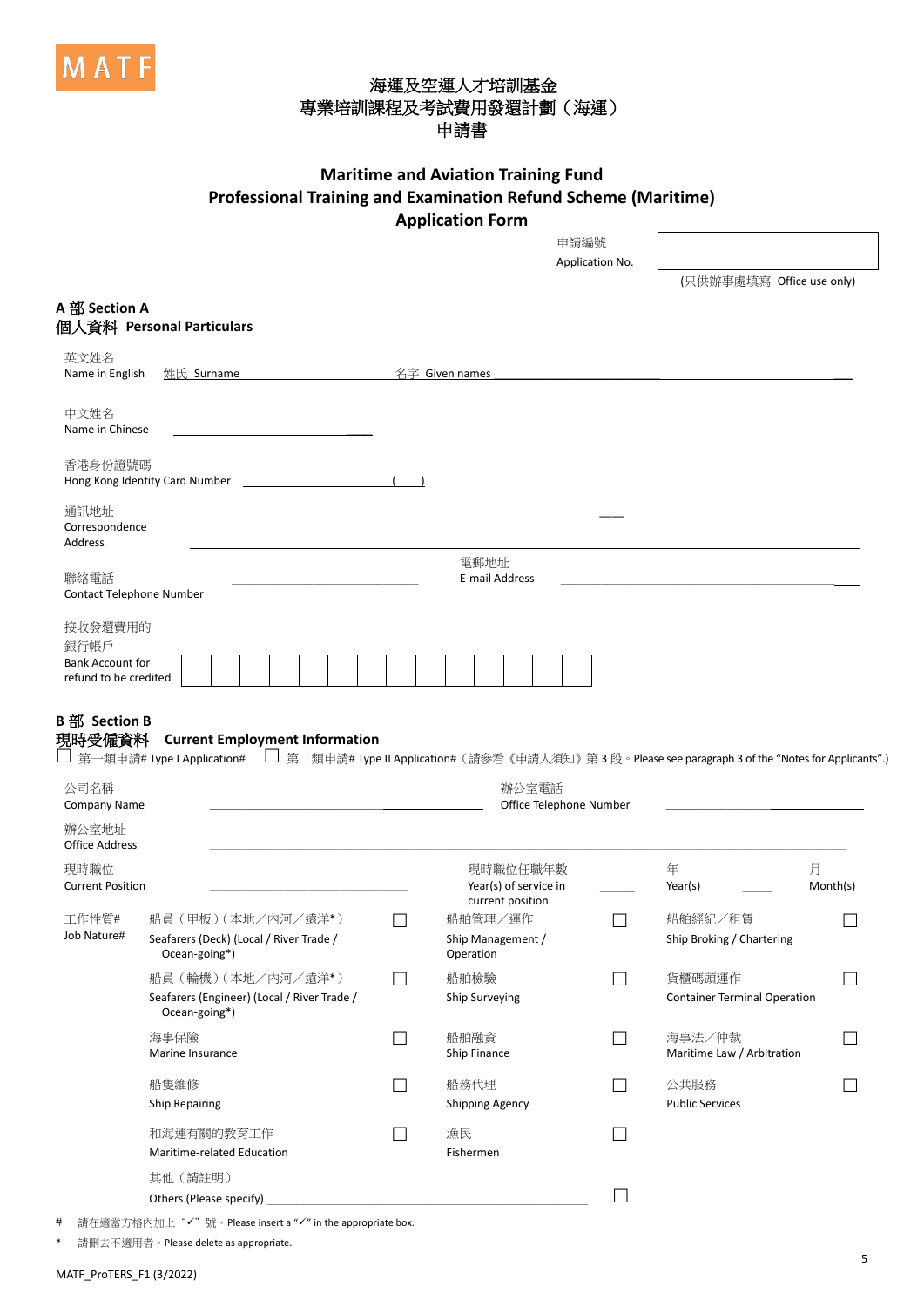#### **C** 部 **Section C**

# 申請發還課程/考試費用的資料 **Information on Course/Examination Fee to be Refunded**

| (a)                                                                       |                                           |         |                                          |  |
|---------------------------------------------------------------------------|-------------------------------------------|---------|------------------------------------------|--|
| 課程/考試編號<br>MATF Course / Examination Code                                 |                                           |         |                                          |  |
| 舉辦課程/考試的機構名稱<br>Name of Course Provider / Examination Authority           |                                           |         |                                          |  |
| 課程/考試的名稱<br>Course / Examination Title                                    |                                           |         |                                          |  |
| 課程開課及完成日期 (日/月/年)<br>Course Period (D/M/Y)                                |                                           | 或<br>or | 考試日期 (日/月/年)<br>Examination Date (D/M/Y) |  |
| 實際由申請人繳付的學費/考試費<br>Actual Tuition / Examination Fee paid by the Applicant |                                           |         |                                          |  |
| (b)                                                                       |                                           |         |                                          |  |
| 課程/考試編號<br>MATF Course / Examination Code                                 |                                           |         |                                          |  |
| 舉辦課程/考試的機構名稱<br>Name of Course Provider / Examination Authority           |                                           |         |                                          |  |
| 課程/考試的名稱<br>Course / Examination Title                                    |                                           |         |                                          |  |
| 課程開課及完成日期 (日/月/年)<br>Course Period (D/M/Y)<br>$\pm$ from                  | $\Xi$ to $\qquad \qquad$                  | 或<br>or | 考試日期 (日/月/年)<br>Examination Date (D/M/Y) |  |
| 實際由申請人繳付的學費/考試費<br>Actual Tuition / Examination Fee paid by the Applicant |                                           |         |                                          |  |
| (c)                                                                       |                                           |         |                                          |  |
| 課程/考試編號<br>MATF Course / Examination Code                                 |                                           |         |                                          |  |
| 舉辦課程/考試的機構名稱<br>Name of Course Provider / Examination Authority           |                                           |         |                                          |  |
| 課程/考試的名稱<br>Course / Examination Title                                    |                                           |         |                                          |  |
| 課程開課及完成日期 (日/月/年)<br>Course Period (D/M/Y)                                |                                           | 或<br>or | 考試日期 (日/月/年)<br>Examination Date (D/M/Y) |  |
| 實際由申請人繳付的學費/考試費<br>Actual Tuition / Examination Fee paid by the Applicant |                                           |         |                                          |  |
| (d)                                                                       |                                           |         |                                          |  |
| 課程/考試編號<br>MATF Course / Examination Code                                 |                                           |         |                                          |  |
| 舉辦課程/考試的機構名稱<br>Name of Course Provider / Examination Authority           |                                           |         |                                          |  |
| 課程/考試的名稱<br>Course / Examination Title                                    |                                           |         |                                          |  |
| 課程開課及完成日期 (日/月/年)<br>Course Period (D/M/Y)                                | 由 from _______________ 至 to _____________ | 或<br>or | 考試日期 (日/月/年)<br>Examination Date (D/M/Y) |  |
|                                                                           |                                           |         |                                          |  |

實際由申請人繳付的學費/考試費 Actual Tuition / Examination Fee paid by the Applicant \_\_\_\_\_\_\_\_\_\_\_\_\_\_\_\_\_\_\_\_\_\_\_\_\_\_\_\_\_\_\_\_\_\_\_\_\_\_\_\_\_\_\_\_\_\_\_\_\_\_\_\_\_\_\_\_\_\_\_\_\_\_\_\_\_\_\_\_\_\_\_\_\_\_\_\_\_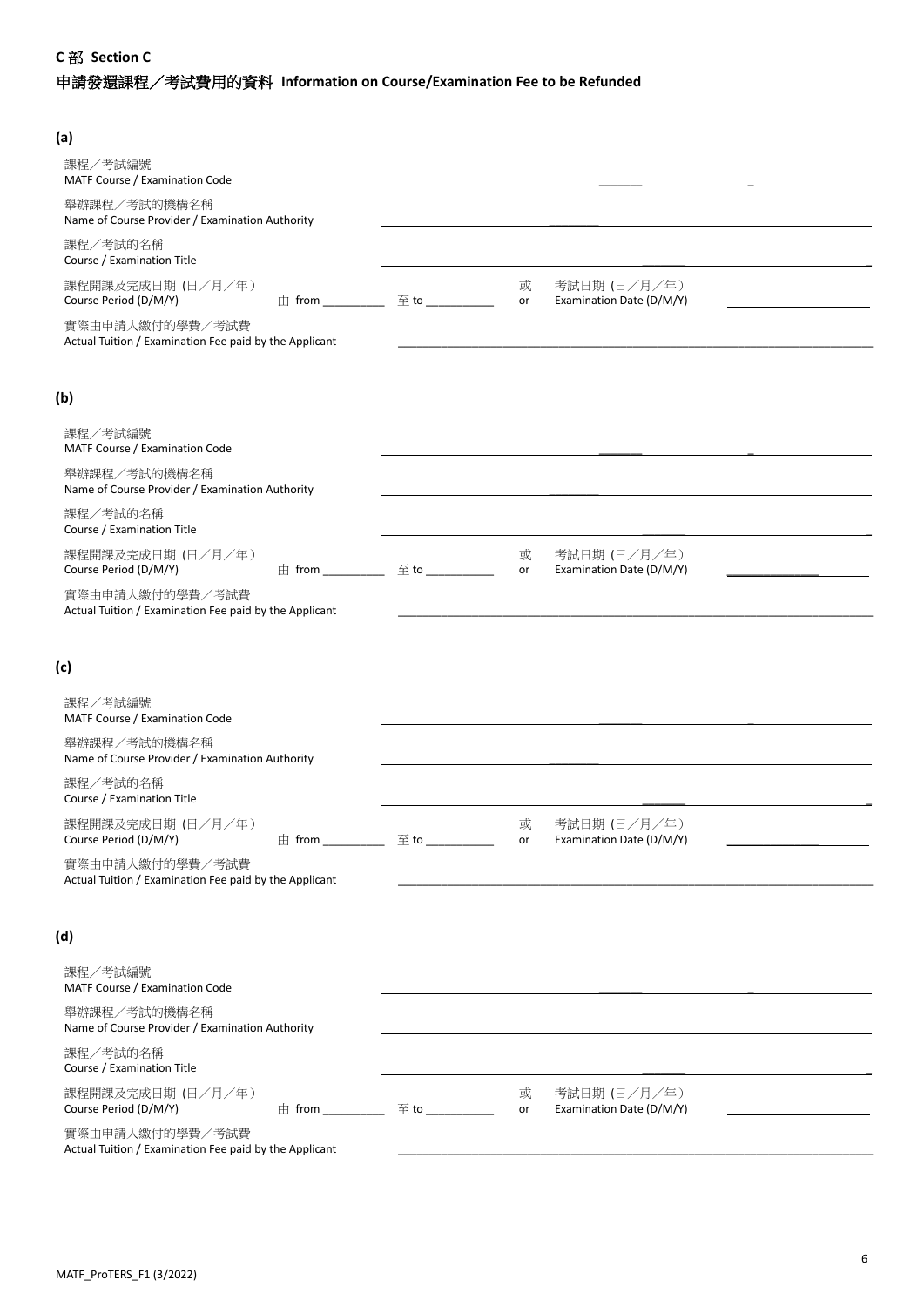### **D** 部 **Section D** 提交的文件或證書副本 **Copies of Document / Certificate Submitted**

- □ 填妥的申請書 Completed application form
- □ 香港身份證 Hong Kong Identity Card
- □ 由舉辦課程/考試機構發出的文件,證明申請人已達到課程要求或通過考試(如證書、成績單或信件) Documentary proof(s) (e.g. certificate, transcript, letter) issued by the course/examination provider certifying that the applicant has completed the course to the satisfaction of the provider or passed the relevant examination
- □ 由舉辦課程/考試機構發出的學費/考試費的收據(收據上必須顯示申請人的姓名) Receipt(s) of course/examination fee payment (with name of applicant shown) issued by the course/examination provider
- □ 證明供發還款項的帳戶的銀行名稱,帳戶持有人的姓名及帳戶號碼的文件,例如存摺首頁/月結單首頁/提款卡 (帳戶持有人的姓名必須與申請人的香港身份證上的姓名相同) Document issued by the bank showing the number and name of holder of the bank account to which the refund will be credited, such as the front page of bank passbook / statement of bank account / automatic teller machine card (name of the account holder must be the same as that in the applicant's Hong Kong Identity Card)
- 由在香港營運的海運業組織/公司發出的申請人任職證明文件(在申請日前一個月內發出的有效文件也可接受) Document to certify the applicant's employment issued by an organization/company of the maritime sector in Hong Kong (valid document issued within the last month from the application date would also be accepted)
- 申請人於 2020 年 3 月 1 日或之後自香港營運的海運業組織/公司工作離任的證明文件(適用於第二類申請) Document to certify the applicant has left his/her employment in an organization/company of the maritime sector in Hong Kong on or after 1 March 2020 (applicable to Type II Application)

#### **E** 部 **Section E** 聲明書 **Declaration**

| 太丿 | (申請人姓名),持香港身份證號碼                                           | 」,現特此聲明本人是香港居民及可在香港合法受僱。          |
|----|------------------------------------------------------------|-----------------------------------|
|    | (Name of Applicant), holder of Hong Kong Identity Card No. | , hereby declare that I am a Hong |
|    | Kong resident and I am lawfully employable in Hong Kong.   |                                   |

本人已細閱《申請人須知》,並完全明白所有內容。現特此聲明:本人在這份申請書內所填報的各項資料,盡本人所知,均屬詳盡而真實的資料。 I have read and fully understood all contents of the "Notes for Applicants"*.* I declare that the information provided by me in this application form is complete and true to the best of my knowledge.

本人現申請發還上列 C 部所示的實際繳付的學費/考試費的 80%。本人聲明,本人從未就 C 部所示的課程/考試獲任何其他補助或資助,並明白本人 於計劃下可獲發還款項總額上限為 30,000 港元。

I would like to apply for a refund of 80% of the actual tuition/examination fee(s) paid by me as listed in Section C above. I declare that I have not been granted any other form of subsidy or financial assistance for the course(s)/examination(s), and understand that my total refund amount under the Scheme is subject to a maximum of HK\$30,000.

本人同意,銀行向政府表示收到款項的證明,足以代替本人的收款證明。

I agree that the bank's acknowledgement to the Government will be sufficient discharge in lieu of acknowledgement by me.

本人明白,運輸及房屋局將依據本人所提供的資料,決定本人是否符合獲海運及空運人才培訓基金發還費用的資格,以及評估本人可獲發還的金額。本 人亦明白,以欺騙手段取得金錢利益而漏報資料或作出失實陳述,即屬違法,運輸及房屋局對違法者可循法律程序追究法律責任。 I am aware that the Transport and Housing Bureau will rely on the information provided by me to determine my eligibility for refund of fee(s) under the Maritime

and Aviation Training Fund and to assess the amount of refund to be offered. I also understand that any omission / misrepresentation of information with a view to obtaining pecuniary advantage by deception is an offence and is liable to legal proceedings.

本人同意申報書中所填報的每一項課程/考試的機構及僱主向運輸及房屋局提供本人的個人資料,以便運輸及房屋局處理本人的申請或核實本人就這 宗申請而提供的資料。

I give my consent to the course provider / examination authority of each course / examination and employer concerned to release my personal data to the Transport and Housing Bureau for the purpose of processing my application or verifying the information provided in this application.

本人明白,運輸及房屋局有權覆檢本人的申請,以及在有需要時調整本人獲發還的金額。本人承諾在運輸及房屋局提出要求時,將本人多收的款項歸還 香港特別行政區政府。

I understand that the Transport and Housing Bureau has the right to review my application and adjust my entitlements for refund if necessary. I undertake to refund to the Government of the Hong Kong Special Administrative Region any overpayment made to me upon demand.

| 申請人簽署                     | 父母或監護人簽署(如申請人不足 18 歳)                                            |
|---------------------------|------------------------------------------------------------------|
| Signature of<br>Applicant | Parent or Guardian's Signature<br>(for applicants aged under 18) |
| 日期                        | 父母或監護人姓名                                                         |
| Date                      | Full name of Parent or Guardian                                  |